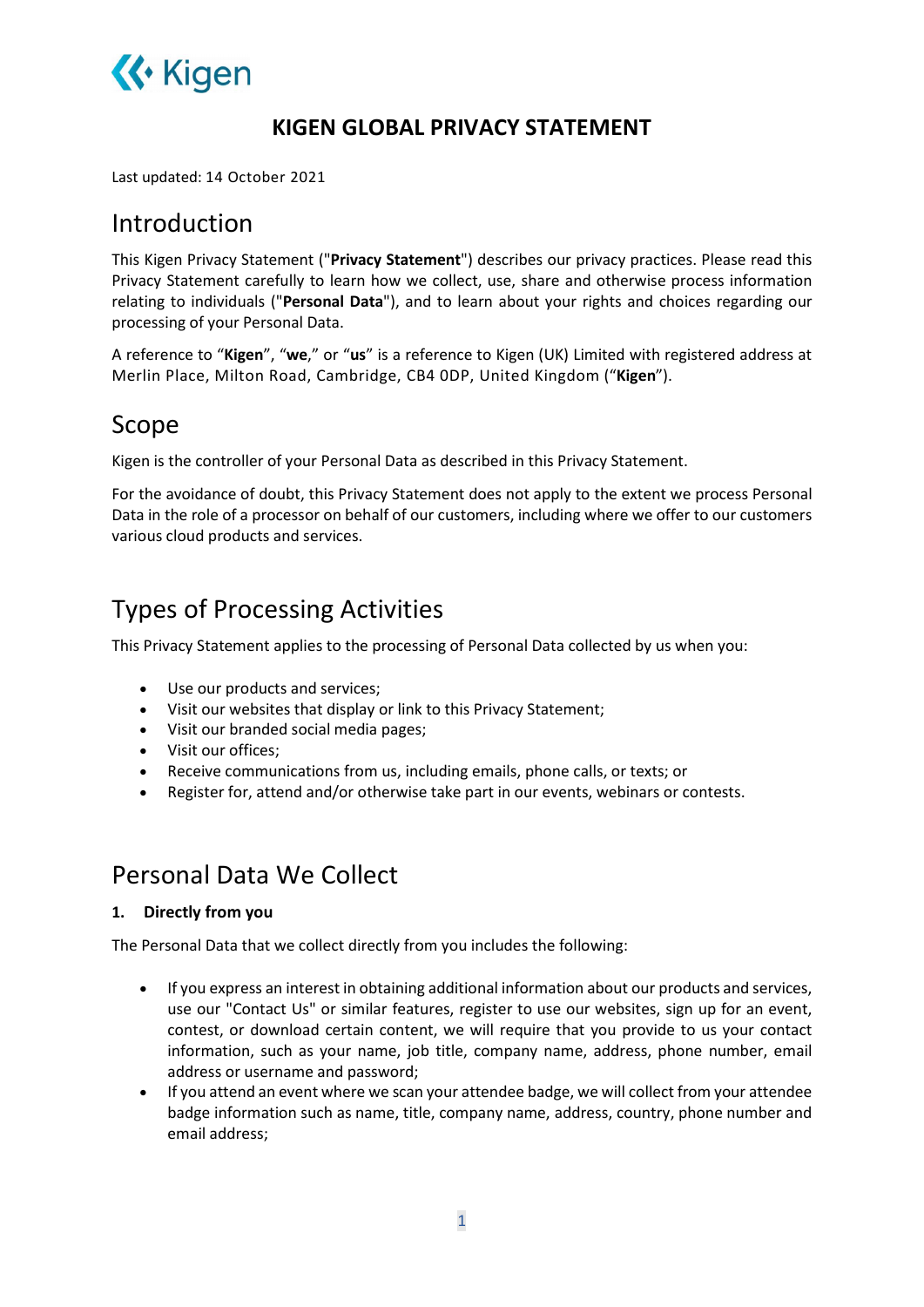

- If you use and interact with our websites or emails, we automatically collect information about your device and your usage of our websites or emails through cookies, web beacons or similar technologies;
- If you use and interact with our products and services, we automatically collect information about your device and your usage of our services, through log files and other technologies, some of which may qualify as Personal Data; and
- If you visit our offices, you will be required to register as a visitor and to provide your name, email address, phone number, company name and time and date of arrival.

If you provide us with any Personal Data relating to other individuals, you must explain to those individuals that their Personal Data will be used in accordance with this Privacy Statement. If you believe that your Personal Data has been provided to us improperly, or if you otherwise wish to exercise your rights relating to your Personal Data, please contact us by using the information set out in the "Contact Us" section below.

#### 2. From other sources

We also collect information about you from other sources and combine this information with Personal Data provided by you. This helps us to update, expand and analyze our records, identify new customers and create more tailored advertising to provide products and services that may be of interest to you. In particular, we collect Personal Data from third party providers of business contact information, including professional contact details, employment-related information (such as job titles) and device / location-related information (such as IP addresses) for purposes of targeted advertising, delivering relevant email content, event promotion and profiling.

We obtain information through partners, vendors, suppliers and other third parties. These enterprises largely fall into the following categories: partners, hosts or vendors at events or trade shows, research partners and enterprises that deploy the Kigen technology or third-party offerings that include Kigen technology. We might also obtain information through a partner as part of our business operations. This kind of data is used for work such as improving algorithms and data models, product testing and improvement, enhancing existing products and developing new capabilities and features.

## Why and How We Use Your Information

We collect and process your Personal Data for the purposes and on the legal basis identified in the following:

- Billing: We process your Personal Data to bill you for using our products and services, to contact you if we are not able to take payment, or to respond to any questions or concerns you may have about our products and services, pursuant to our agreement with you;
- Service messages: We process your Personal Data to contact you with customer service messages to keep you updated with current information about products and services you've taken, for example, changes to our terms and conditions or service interruptions, pursuant to our agreement with you;
- Providing our websites and services: We process your Personal Data to perform our contract with you for the use of our websites and services and to fulfill our obligations under applicable terms of use/service; where we have not entered into a contract with you, we base the processing of your Personal Data on our legitimate interest to operate and administer our websites and to provide you with the content you access and request (e.g., to download content from our websites);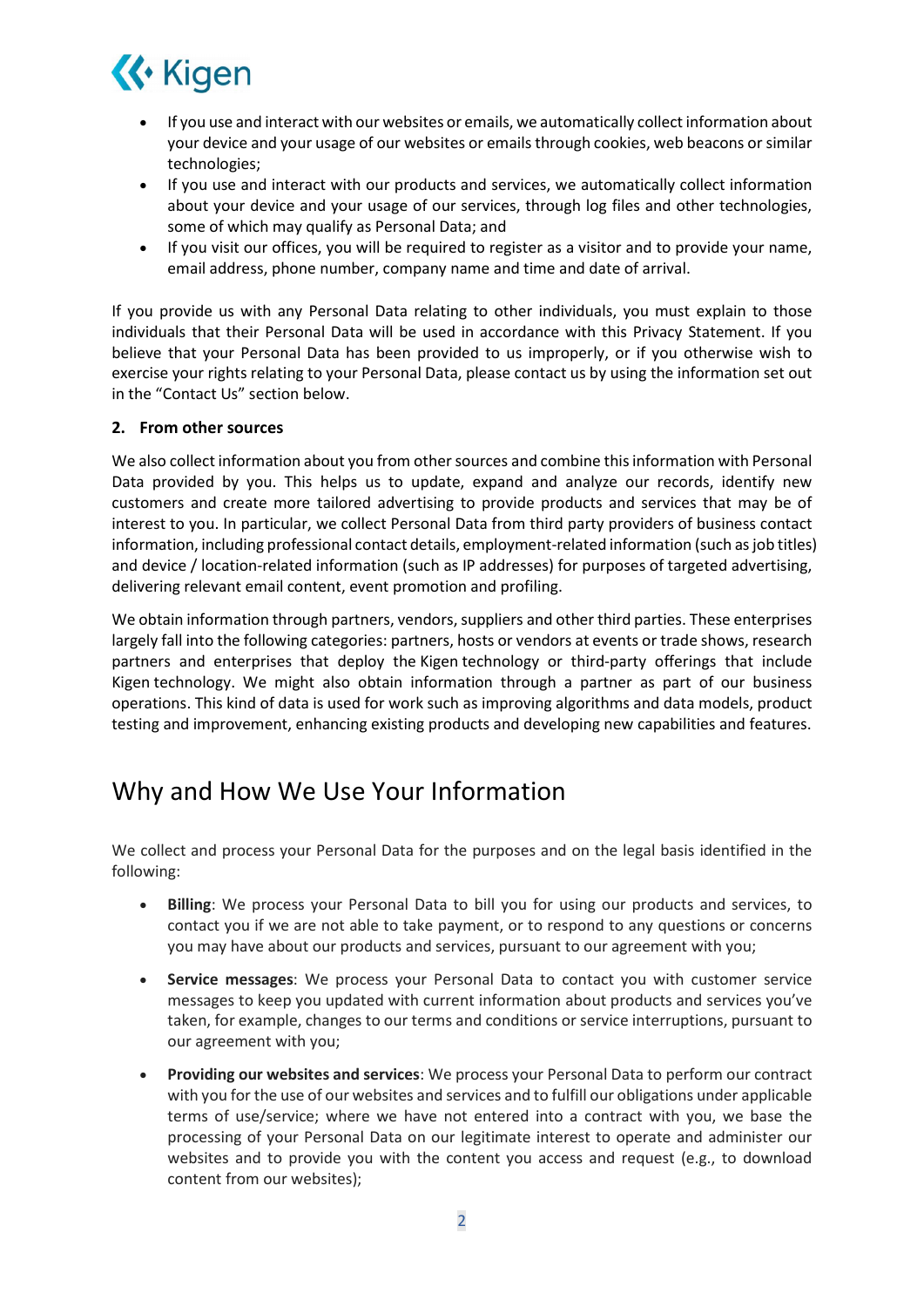

- Promoting the security of our websites and services: We process your Personal Data by tracking use of our websites, products and services, creating aggregated, non-Personal Data, verifying accounts and activity, investigating suspicious activity and enforcing our terms and policies, to the extent this is necessary for our legitimate interest in promoting the safety and security of the products and services, systems and applications and in protecting our rights and the rights of others;
- Managing user registrations: If you have registered for an account with us, we process your Personal Data by managing your user account for the purpose of performing our contract with you according to applicable terms of service;
- Handling contacts and user support requests: If you fill out a "Contact Me" web form or request user support, or if you contact us by other means including via a phone call, we process your Personal Data to perform our contract with you;
- Managing event registrations and attendance: We process your Personal Data to plan and host events or webinars for which you have registered or that you attend, including sending related communications to you, to perform our contract with you;
- Managing contests or promotions: If you register for a contest or promotion, we process your Personal Data to perform our contract with you. Some contests or promotions have additional rules containing information about how we will process your Personal Data;
- Developing and improving our websites, products and services: We process your Personal Data to analyze trends and to track your usage of and interactions with our websites and products and services to the extent it is necessary for our legitimate interest in developing and improving our websites and services and providing our users with more relevant content and service offerings, or where we seek your valid consent;
- Assessing and improving user experience: We process device and usage data as described above, which in some cases may constitute Personal Data, to analyze trends and assess and improve the overall user experience to the extent it is necessary for our legitimate interest in developing and improving the service offering, or where we seek your valid consent;
- Assessing capacity requirements: We process your Personal Data to assess the capacity requirements of our services to the extent that it is in our legitimate interest to ensure that we are meeting the necessary capacity requirements of our service offering;
- Identifying customer opportunities: We process your Personal Data to assess new potential customer opportunities to the extent that it is in our legitimate interest to ensure that we are meeting the demands of our customers and their users' experiences;
- Registering office visitors: We process your Personal Data for security reasons, to register visitors to our offices and to manage non-disclosure agreements that visitors may be required to sign, to the extent that such processing is necessary for our legitimate interest in protecting our offices and our confidential information against unauthorized access;
- Sending marketing communications: We process your Personal Data to send you marketing information, product recommendations and other non-transactional communications (e.g., marketing newsletters, telemarketing calls, SMS, or push notifications) about us and our affiliates and partners, including information about our products and services, promotions or events as necessary for our legitimate interest in conducting direct marketing or to the extent you have provided your prior consent (please see the "Your legal rights" section below to learn how you can control the processing of your Personal Data by Kigen for marketing purposes); and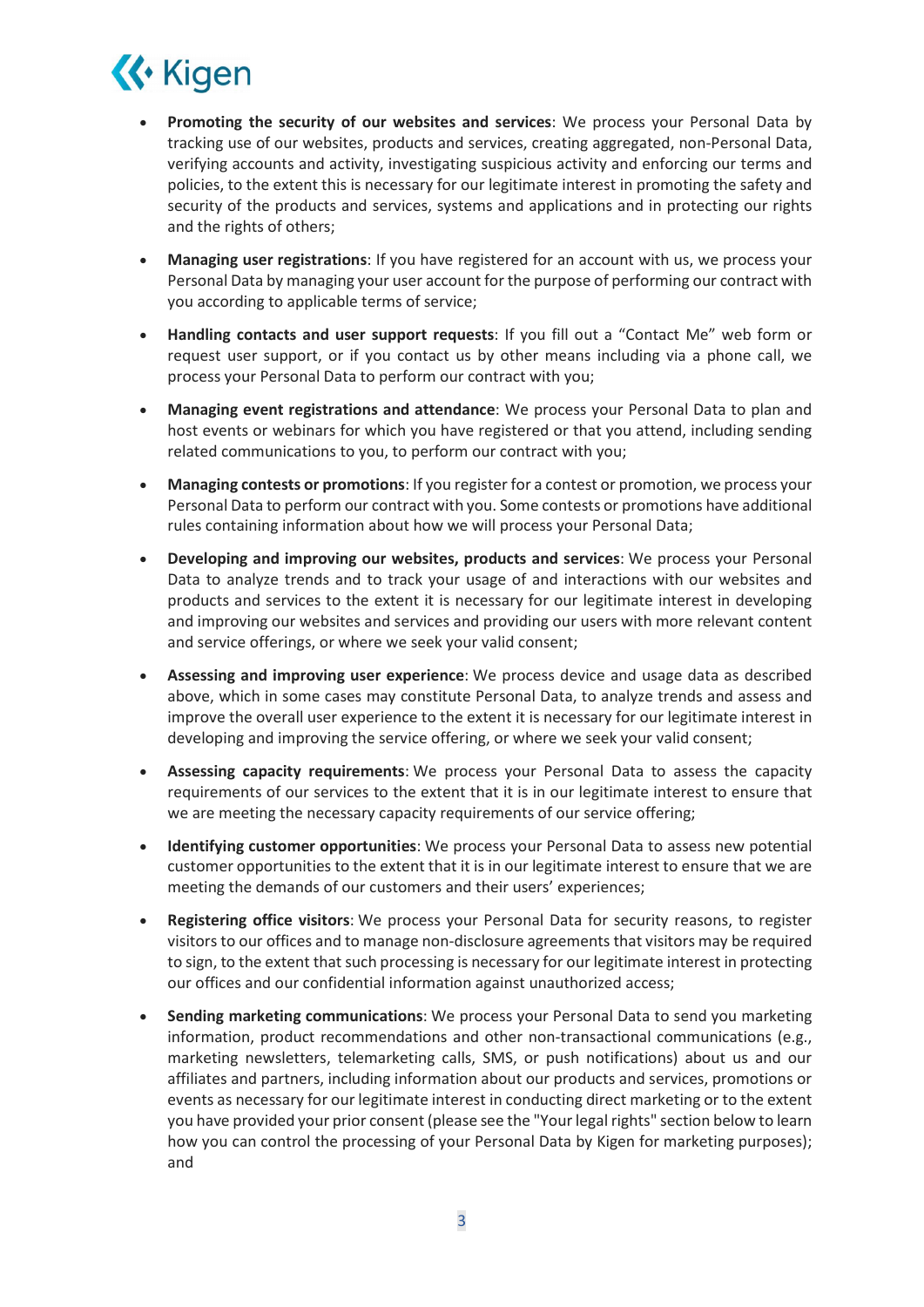

 Complying with legal obligations: We process your Personal Data when cooperating with public and governmental authorities, courts or regulators in accordance with our legal obligations under applicable laws to the extent the processing or disclosure of Personal Data to protect our rights is necessary for our legitimate interest in protecting against misuse or abuse of our websites, protecting personal property or safety, pursuing remedies available to us and limiting our damages, complying with judicial proceedings, court orders or legal processes or to respond to lawful requests.

Where we need to collect and process Personal Data under a contract we have entered or will enter into with you, and you fail to provide the required Personal Data when requested, we may be unable to perform our contract with you.

## When and how can Kigen share your Personal Data?

#### Sharing with third parties

We share information with the following third parties:

- Third party service providers (for example advertising and event/marketing services, information technology, product and service delivery, website hosting, data analysis, IT services, auditing, payment processing or customer service and other service providers) in order for these third parties to provide services on behalf of Kigen;
- As required or authorized by law, to comply with a legal obligation, in connection with a request from a public or governmental authority, or in connection with court or tribunal proceedings, to prevent loss of life or injury, or to protect our rights or property. Where possible and practical, and where we are legally permitted to do so, we will tell you in advance of such disclosure.
- Relevant third parties as part of a contemplated or actual corporate transaction such as a reorganization, merger, sale, joint venture, assignment, transfer or other disposition of all or any portion of our business, assets or stock (including in connection with any bankruptcy or similar proceedings).
- With third parties that are not suppliers or vendors but are working with us to offer certain opportunities such as sweepstakes, contests, and similar promotions, to enable joint products or research studies, or to facilitate services like message boards, blogs or other shared platforms. In these cases, additional terms or privacy notices will be provided where required.

#### Sharing within Kigen

We share your information across the Kigen corporate group to provide, maintain and develop our products and services. Kigen employees will only access the information to the extent necessary to achieve the particular purpose(s) and perform their job.

We also share information that is not Personal Data, such as anonymized or aggregated information, for purposes such as analysis, identifying trends in the areas of our products and services and to help research and develop new Kigen products and services.

#### Data Aggregation and Analytics

We collate your Personal Data which you provide to us, or we collect and use it anonymously for analytics, benchmarking and to effectively monitor our website and improve your user experience.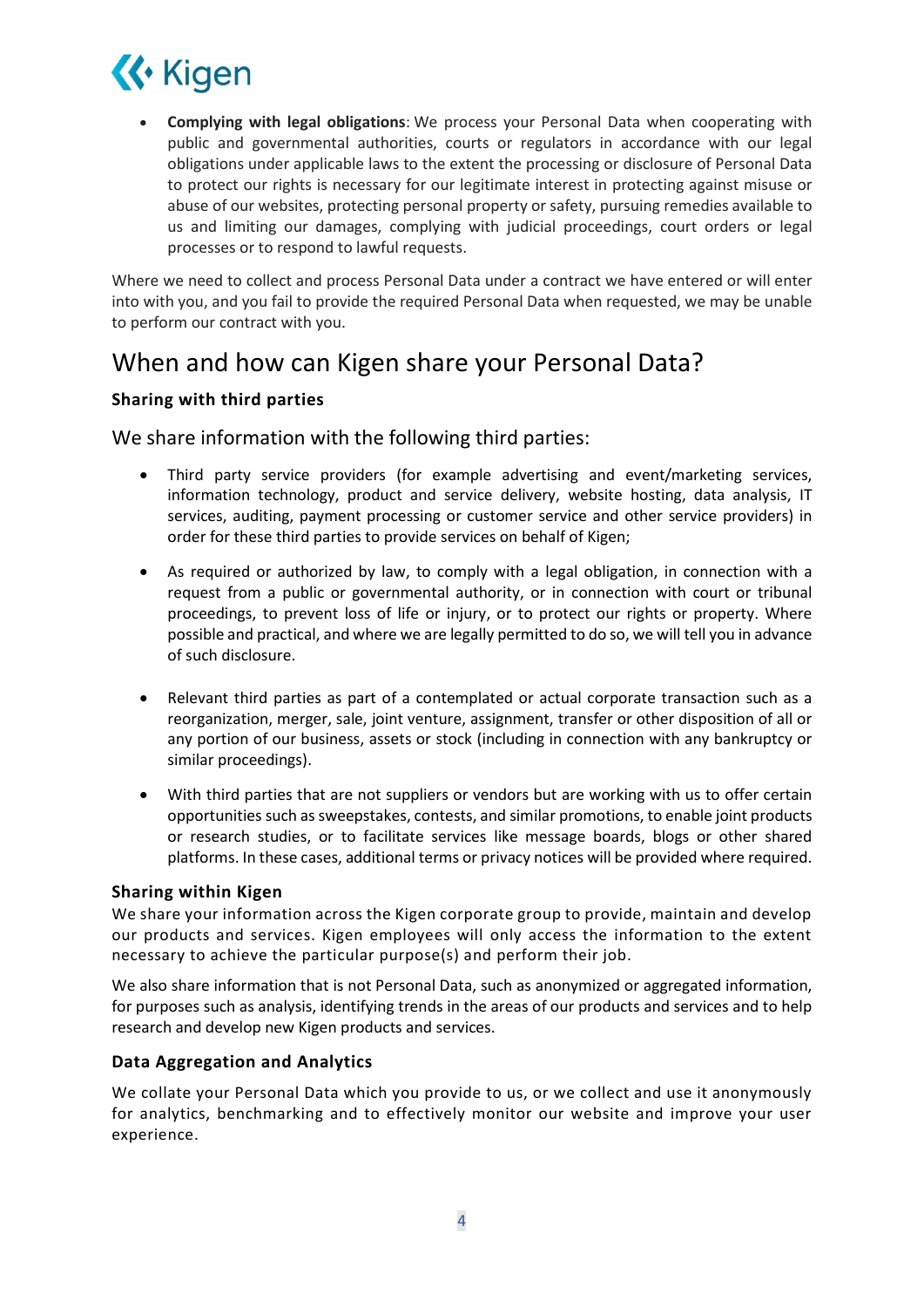

# How long do we retain your information for?

We retain Personal Data for the period necessary to:

- Provide requested Kigen products and services, as needed to comply with legal obligations (e.g., maintaining opt-out lists to fulfill advertising and marketing choices or to comply with mandatory record retention or legal hold requirements), as agreed in an individual consent; and
- to resolve disputes, and to otherwise fulfill the purposes, rights and obligations outlined in this Privacy Statement.

Retention periods can vary significantly based on the type of information and how it is used, and our retention periods are based on criteria that include legally mandated retention periods, pending or potential litigation, our intellectual property or ownership rights, contract requirements, operational directives or needs, and historical archiving. When Personal Data is removed from our systems, it will be deleted or destroyed using appropriate security protocols so that it cannot be reconstructed or read.

### Your legal rights

If you are located in a European Union member state and certain other countries, you have the following additional rights:

#### Access and/or have your information provided to you

You can request a copy of the Personal Data we are processing about you.

#### Change or correct

You can ask us to change, fix or update information about you (for example, if it is incomplete or inaccurate).

#### Delete

You can ask us to delete Personal Data about you.

#### Restrict or limit use

You have the right to ask us to restrict our processing (i.e., stop any active processing) of your Personal Data (for example, if the information about you is inaccurate).

#### Data portability

In certain circumstances, you have the right to obtain Personal Data we hold about you in a structured, electronic format, and to transmit such data to another company.

#### Object

You have the right to object to Kigen using your Personal Data in some circumstances (in particular, where we do not have to process the data to meet a contractual or other legal requirement, or where we are using the data for direct marketing). See below for information about how to unsubscribe to direct marketing.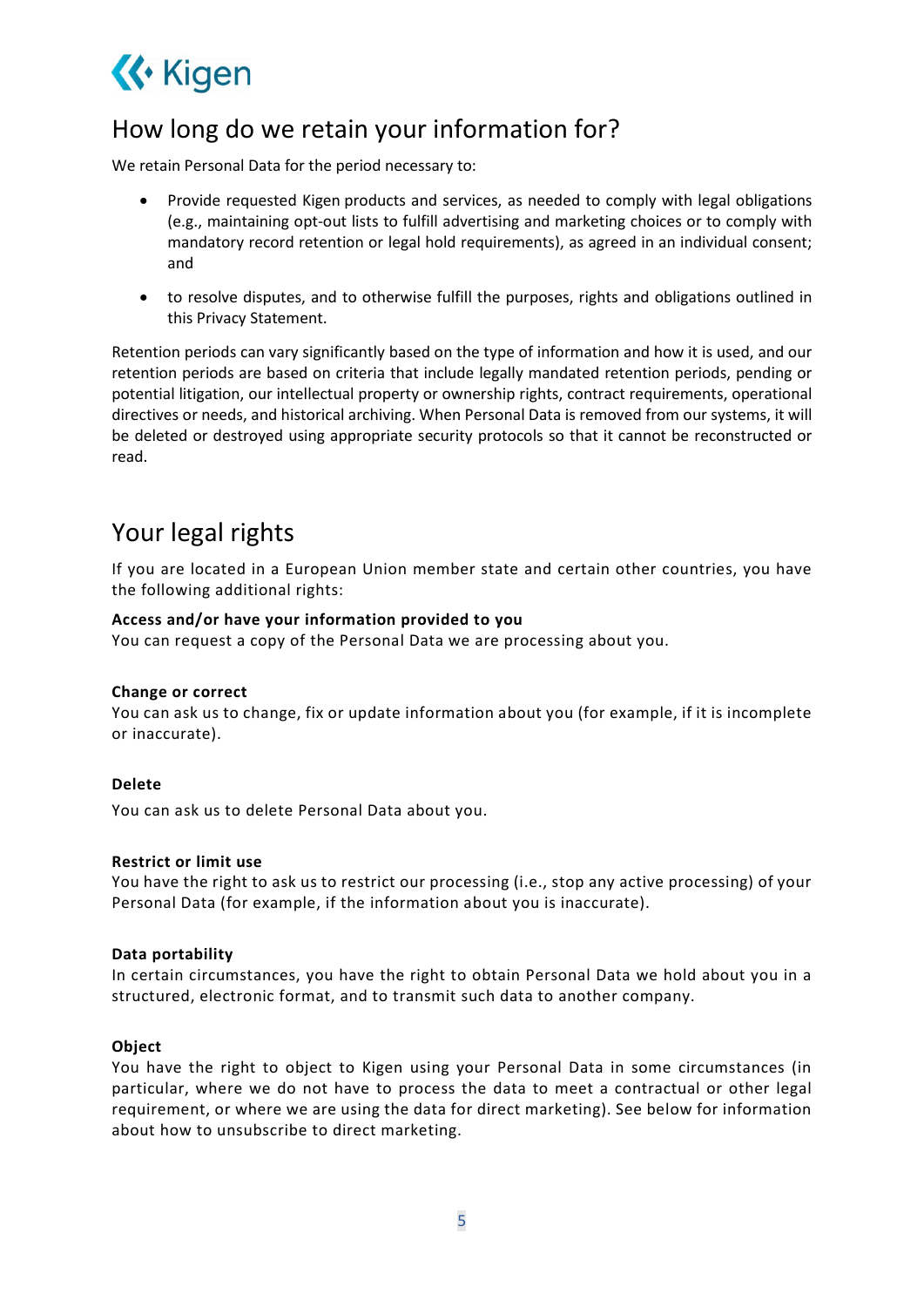

#### Opt-out

You can withdraw your consent to certain data processing, including for marketing messages that you receive from us.

You are not required to pay any charge for exercising your rights. If you make a request, we have one month to respond to you.

Please note that these rights may be limited, for example if fulfilling your request would reveal Personal Data about another person, or if you ask us to delete information which we are required by law or have compelling legitimate interests to keep. If you have unresolved concerns, you have the right to complain to a data protection authority as described below. Individuals based in the UK, or the EEA can make a Data Subject Access Request by emailing privacy@Kigen.com

### International Transfer of Personal Data

Your Personal Data may be collected, transferred to, and stored by us in the United States and by our affiliates and third parties disclosed above, that are based in other countries.

Therefore, your Personal Data may be processed outside your jurisdiction, and in countries that may not provide for the same level of data protection as your jurisdiction, such as the European Economic Area (EEA). We ensure that the recipient of your Personal Data offers an adequate level of protection, for instance by entering into the appropriate data processing agreements and, if required, standard contractual clauses for the transfer of data as approved by the European Commission.

## Children's Privacy

We will not knowingly collect Personal Data from children under the age of 13 years. On occasion Kigen may run campaigns to encourage the use of technology for children under the age of 13. Such campaigns are strictly for educational purposes only. Any information collected by Kigen of participating children under the age of 13 is done with the consent of the parent or legal guardian and the data collected is strictly segregated and deleted immediately after the end of any such campaign.

## Changes

We may modify this Privacy Statement at any time. If we make changes to this Privacy Statement, then we will post an updated version of this Privacy Statement on our website. We will specifically notify you by email about any material changes to this Privacy Statement.

### Contact Us

If you believe we have used your Personal Data in a way that is not consistent with this Privacy Statement or your choices, or if you have any questions or comments about this Privacy Statement, please contact Kigen Legal by emailing privacy@Kigen.com. Any request will be evaluated and completed in accordance with applicable data protection law, including verification of the requestor's identity. Alternatively, please contact us at the following address:

Legal Counsel Kigen (UK) Limited Merlin Place